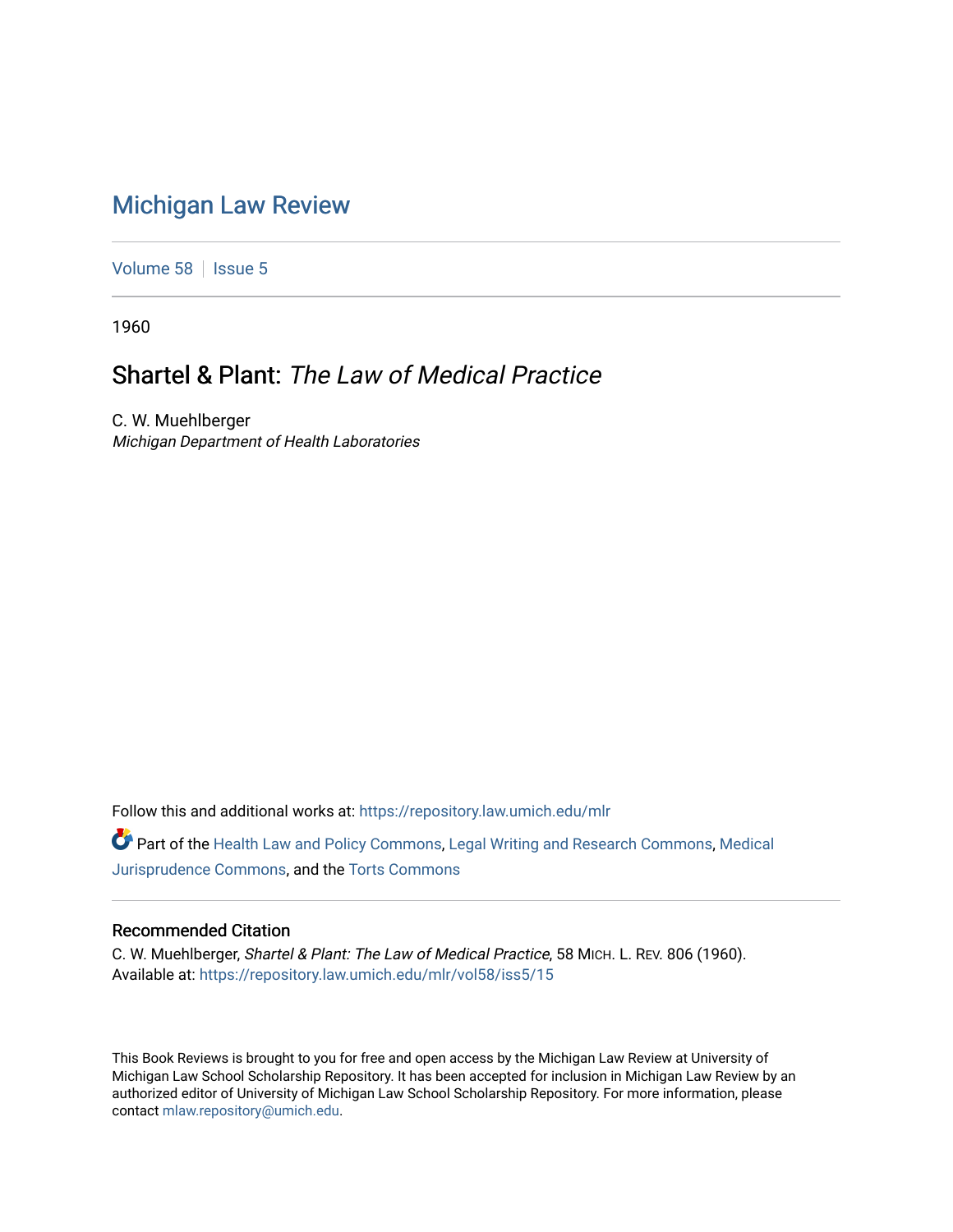## RECENT BOOKS

THE LAw OF MEDICAL PRACTICE. By *Burke Shartel* and *Marcus L. Plant.* Springfield, Ill.: Charles C. Thomas. 1959. Pp. xxi, 445. \$12.50.

This delightful and useful book is the outgrowth of a course of lectures on "Medical Jurisprudence" which its authors have given to senior medical students at the University of Michigan during the past fourteen years, a series which has proved most helpful to young medical graduates in preventing them from becoming involved in situations which might bring them into court.

As so well stated by the authors in the preface (p. v) their aim was to prepare a book which would provide

"more than the modest minimum which the *medical student* has to have in order to pass his examinations for licensure ... [but also one] that will meet the daily needs of the *established practitioner* as well, and which will be found useful by the *lawyer* who is called upon to advise the physician regarding legal problems presented in medical practice. . . . This does not mean, however, that we have undertaken to make every doctor his own lawyer-an undertaking which, men of medicine can well imagine, would not be any more successful than trying the reverse, to make every lawyer his own doctor. Our main purpose is more limited and at the same time more practical: it is to keep the doctor out of trouble, a prophylactic purpose in the legal sphere; to give the doctor enough of law to enable him to know when he approaches areas of legal doubt or danger; to apprise him of peculiar legal pitfalls that beset him in his work ... [and to indicate situations] when the doctor had better seek the advice or service of a lawyer. . . ."

The result of this ambitious undertaking has been a most happy one. The book is well organized and, by means of a comprehensive index, one can readily find guidance in any specific situation. The legal principles discussed are illustrated by cases that indicate the scope and variability which one may expect to find in the varying statutes of the several states; and, for the benefit of attorneys, bibliographic notes are appended to each chapter citing sources and references which would be helpful in a more detailed investigation of principles discussed in broader outlines in the text of the book.

The first chapter, "The Physician's Professional Services," outlines the conditions under which the physician-patient relationship is established, discusses the scope of both physician's and patient's obligation in the implied terms of their contract, the matters of consent of spouse for medical or surgical procedures, and the proper authorization required for the treatment of minor, mentally deficient or incompetent patients. Legal aspects of such controversial subjects as artificial insemination, sterilization and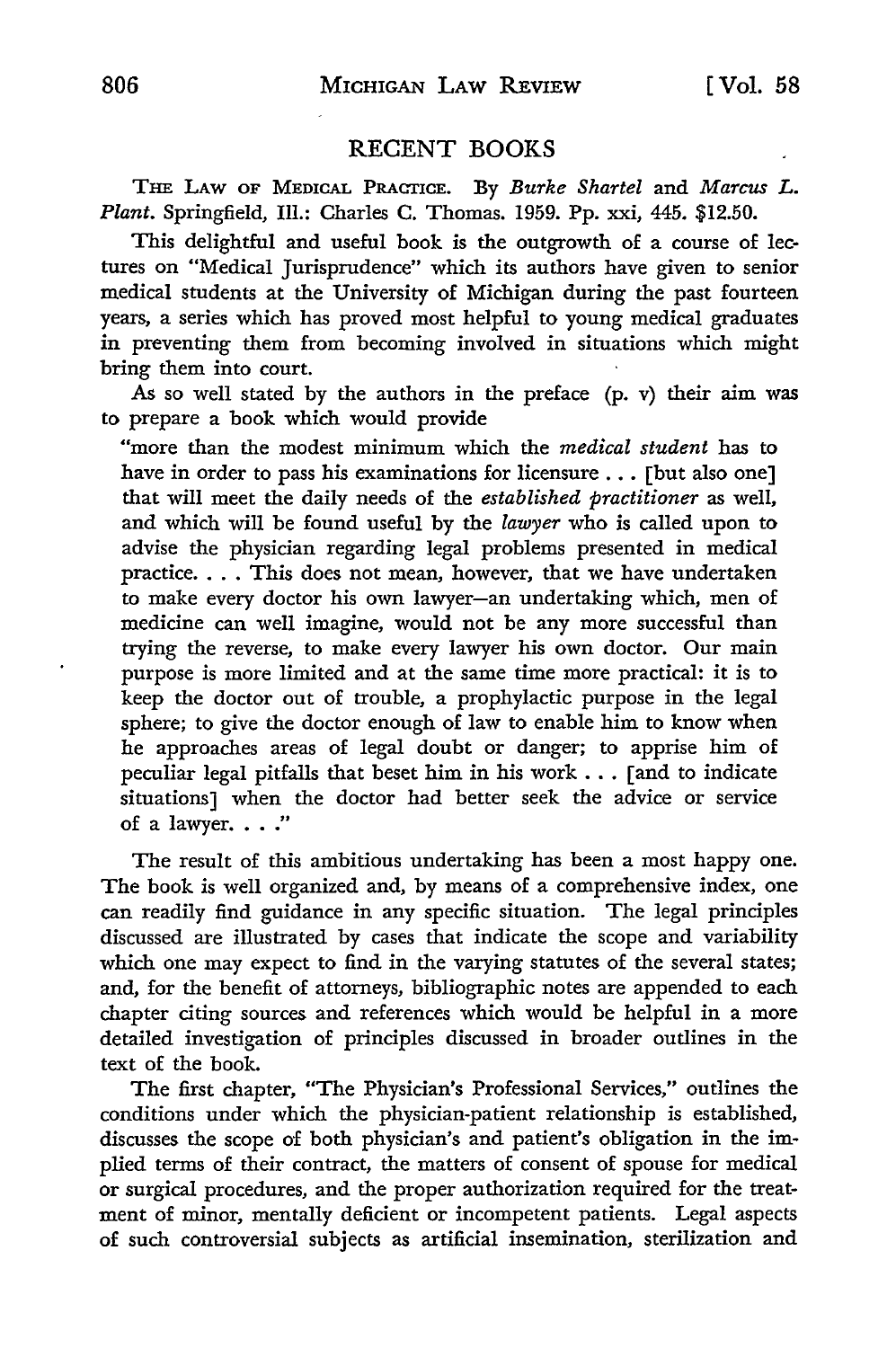contraception are discussed, and the authors are not hesitant in pointing out the fallacious reasoning (p. 47) of others who have pontificated on the legality of action in these emotion-packed areas.

The second chapter, "Compensation for Medical Care," suggests the means by which the physician may obtain compensation for his services. In these days of widespread health and hospitalization insurance, this often involves dealing with insurance adjusters. Ways of advising the patient in advance of expensive procedures or heavy charges, and in forewarning him of costly surgery or hospital bills may often avoid misunderstandings. Suit for recovery for fees and services is rarely recommended, and then only as a means of last resort. Such suits often touch off counter-claims of alleged malpractice which, even though totally unfounded, may be embarrassing to defend at a public trial.

With the rapid increase in claims for malpractice and the large amount of damages which juries have been awarding, the third chapter on "Physician's Liability for Malpractice" will be of great significance to the medical practitioner. Even though the carrying of adequate professional liability insurance by doctors is as general as their carrying of liability insurance on their automobiles, no doctor appreciates being called into a public trial to account for alleged misdoings. So the prophylactic method of avoiding malpractice actions by prudent conduct of one's medical practice is advocated. Not infrequently the doctor provokes a lawsuit by loose talk and unnecessary admissions to the patient, when some therapeutic venture has gone awry. Ways and means of avoiding the common pitfalls are pointed out.

By their rigid adherence to the unwritten law that physicians do not testify against each other in matters involving the claims of patients, medical men actually provoke lawsuits, and probably are responsible for the more recent liberalization of the res ipsa loquitur principle in malpractice actions. The drawing of the cloak of silence around any investigation invariably creates in the public mind a feeling that skulduggery is being covered up. Perhaps this collusive action among physicians to refrain from emphasizing each other's mistakes is one of the reasons why claimants' attorneys have found it advantageous to form a national organization, the better to further their clients' positions. In any event, the rising toll of malpractice verdicts, which now is estimated at 50 million dollars per year, poses a problem of increasing insurance costs for the doctor and points to the imperative importance of cordial physician-patient relationships. Most malpractice actions originate in patients who feel that their doctor has not "done right" by them.

A short, but highly significant chapter, "Other Tort Liability Incident to Medical Practice," considers the legal aspects of matters such as responsibility for the acts of medical assistants or agents, invasion of privacy, defamation, assault, or false imprisonment. In another chapter the licensure of physicians and other practitioners of the healing arts is outlined, not